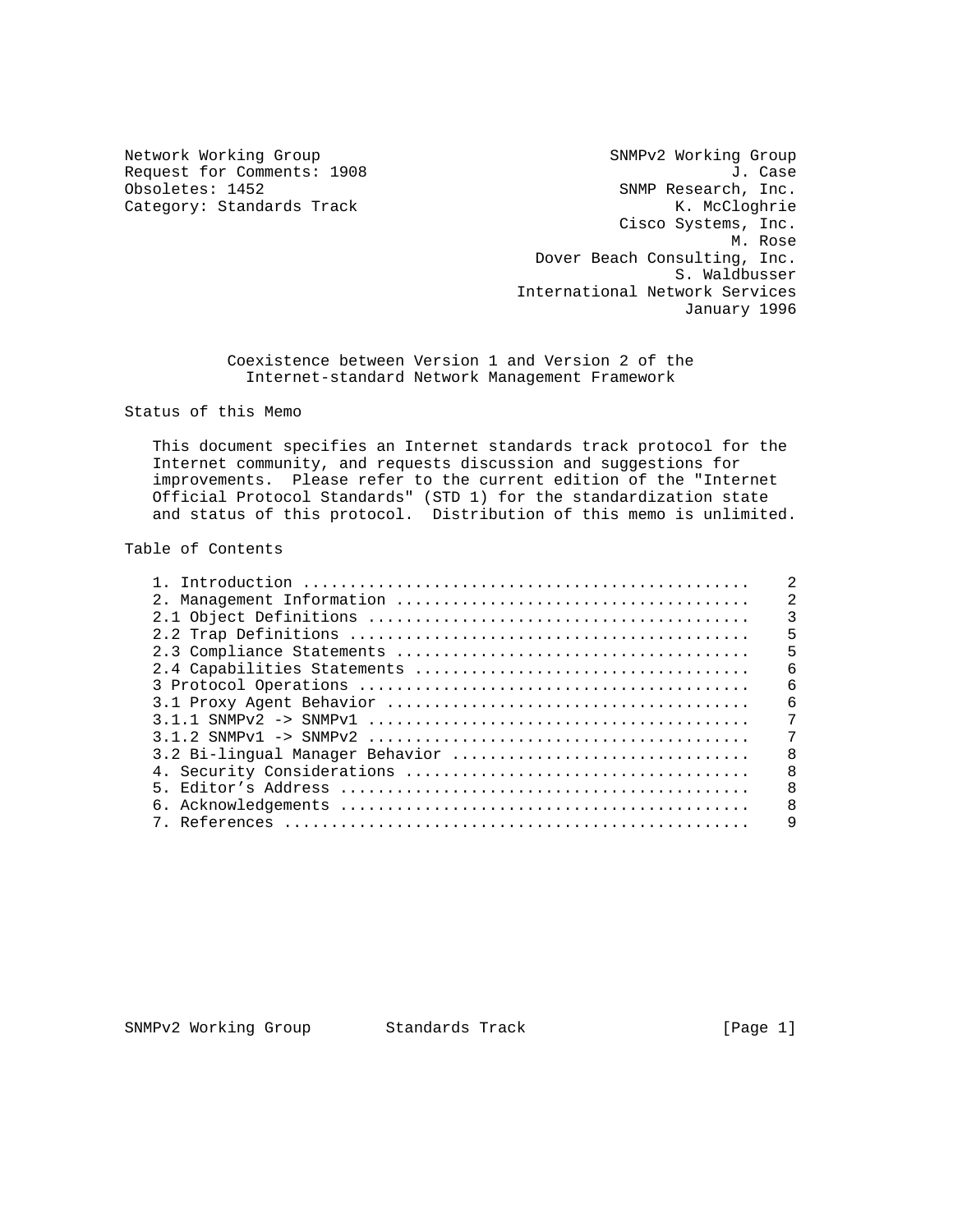# 1. Introduction

 The purpose of this document is to describe coexistence between version 2 of the Internet-standard Network Management Framework [1- 6], termed the SNMP version 2 framework (SNMPv2), and the original Internet-standard Network Management Framework (SNMPv1), which consists of these three documents:

 STD 16, RFC 1155 [7] which defines the Structure of Management Information (SMI), the mechanisms used for describing and naming objects for the purpose of management.

 STD 16, RFC 1212 [8] which defines a more concise description mechanism, which is wholly consistent with the SMI.

 STD 15, RFC 1157 [9] which defines the Simple Network Management Protocol (SNMP), the protocol used for network access to managed objects.

#### 2. Management Information

 The SNMPv2 approach towards describing collections of managed objects is nearly a proper superset of the approach defined in the Internet standard Network Management Framework. For example, both approaches use ASN.1 [10] as the basis for a formal descriptive notation. Indeed, one might note that the SNMPv2 approach largely codifies the existing practice for defining MIB modules, based on extensive experience with the current framework.

The SNMPv2 documents which deal with information modules are:

 Structure of Management Information for SNMPv2 [1], which defines concise notations for describing information modules, managed objects and notifications;

 Textual Conventions for SNMPv2 [2], which defines a concise notation for describing textual conventions, and also defines some initial conventions; and,

 Conformance Statements for SNMPv2 [3], which defines concise notation for describing compliance and capabilities statements.

 The following sections consider the three areas: MIB modules, compliance statements, and capabilities statements.

 MIB modules defined using the current framework may continue to be used with the SNMPv2 protocol. However, for the MIB modules to conform to the SNMPv2 framework, the following changes are required:

SNMPv2 Working Group Standards Track [Page 2]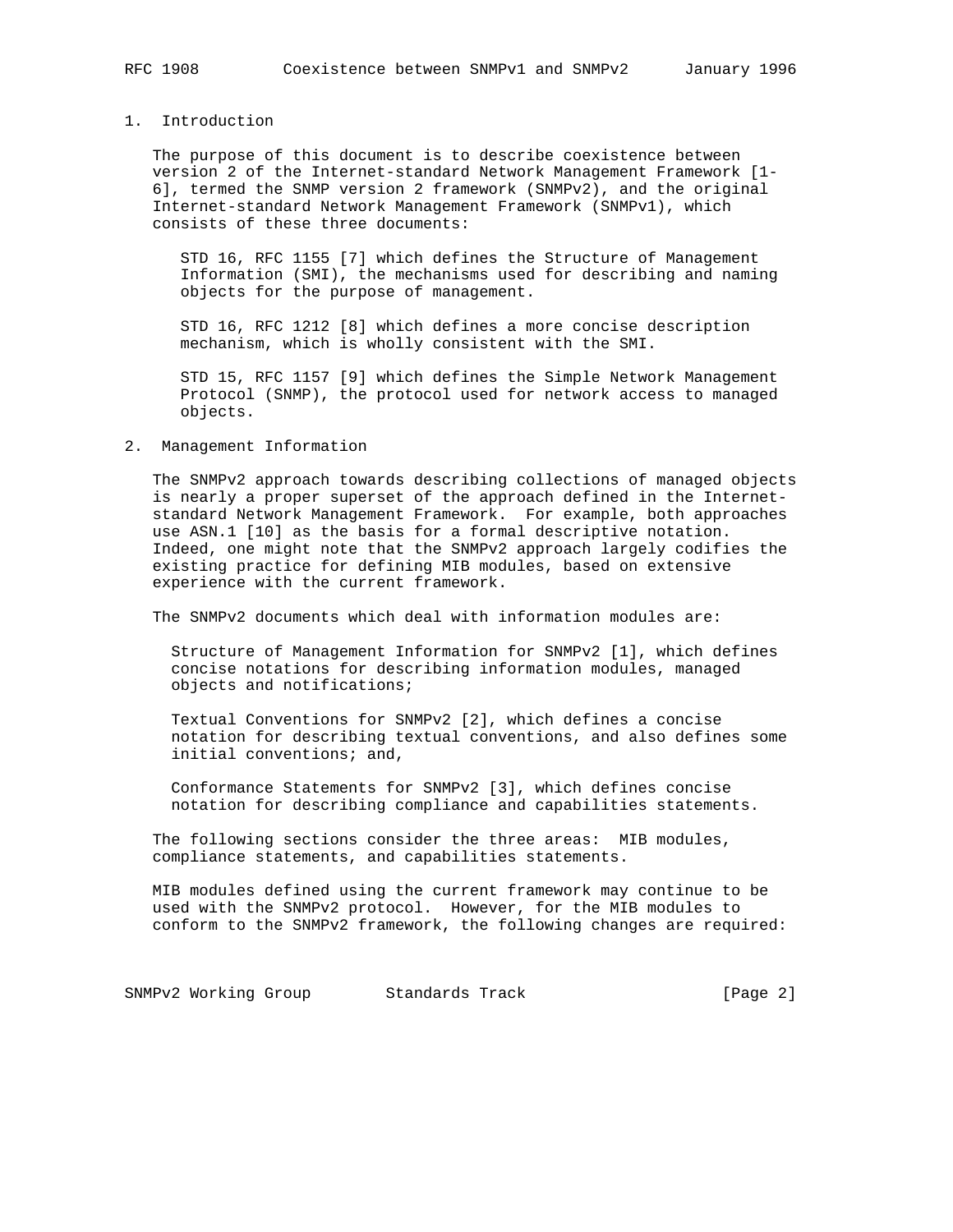## 2.1. Object Definitions

 In general, conversion of a MIB module does not require the deprecation of the objects contained therein. Only if the semantics of an object truly changes should deprecation be performed.

- (1) The IMPORTS statement must reference SNMPv2-SMI, instead of RFC1155-SMI and RFC-1212.
- (2) The MODULE-IDENTITY macro must be invoked immediately after any IMPORTs statement.
- (3) For any descriptor which contains the hyphen character, the hyphen character is removed.
- (4) For any label for a named-number enumeration which contains the hyphen character, the hyphen character is removed.
- (5) For any object with an integer-valued SYNTAX clause, in which the corresponding INTEGER does not have a range restriction (i.e., the INTEGER has neither a defined set of named-number enumerations nor an assignment of lower- and upper-bounds on its value), the object must have the value of its SYNTAX clause changed to Integer32.
- (6) For any object with a SYNTAX clause value of an enumerated INTEGER, the hyphen character is removed from any named-number labels which contain the hyphen character.
- (7) For any object with a SYNTAX clause value of Counter, the object must have the value of its SYNTAX clause changed to Counter32.
- (8) For any object with a SYNTAX clause value of Gauge, the object must have the value of its SYNTAX clause changed to Gauge32.
- (9) For all objects, the ACCESS clause must be replaced by a MAX-ACCESS clause. The value of the MAX-ACCESS clause is the same as that of the ACCESS clause unless some other value makes "protocol sense" as the maximal level of access for the object. In particular, object types for which instances can be explicitly created by a protocol set operation, will have a MAX-ACCESS clause of "read-create". If the value of the ACCESS clause is "write-only", then the value of the MAX-ACCESS clause is "read-write", and the DESCRIPTION clause notes that reading this object will result implementation-specific results.
- (10) For all objects, if the value of the STATUS clause is "mandatory", the value must be replaced with "current".

SNMPv2 Working Group Standards Track [Page 3]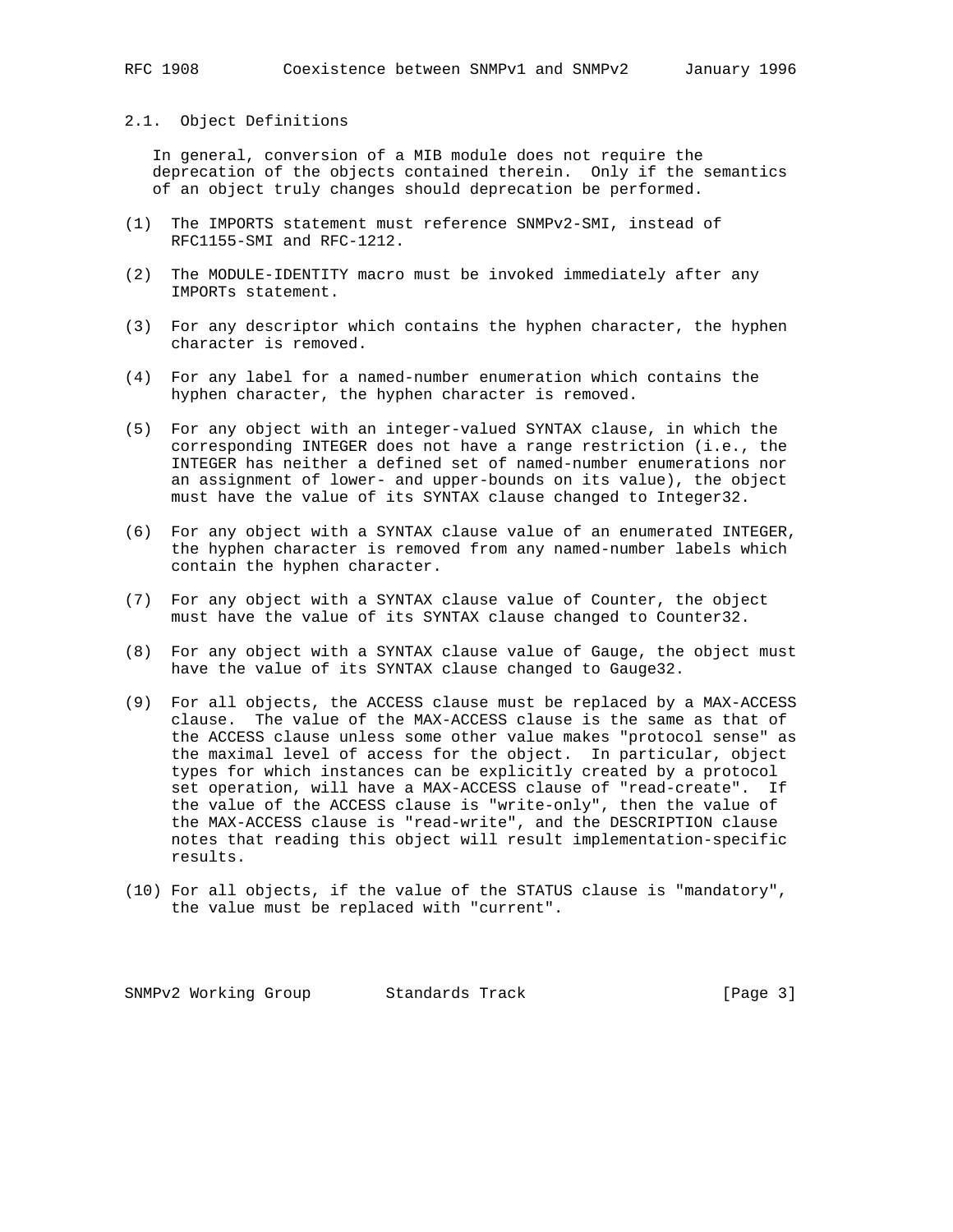- (11) For all objects, if the value of the STATUS clause is "optional", the value must be replaced with "obsolete".
- (12) For any object not containing a DESCRIPTION clause, the object must have a DESCRIPTION clause defined.
- (13) For any object corresponding to a conceptual row which does not have an INDEX clause, the object must have either an INDEX clause or an AUGMENTS clause defined.
- (14) For any object with an INDEX clause that references an object with a syntax of NetworkAddress, the value of the STATUS clause of both objects is changed to "obsolete".
- (15) For any object containing a DEFVAL clause with an OBJECT IDENTIFIER value which is expressed as a collection of sub-identifiers, change the value to reference a single ASN.1 identifier.

Other changes are desirable, but not necessary:

- (1) Creation and deletion of conceptual rows is inconsistent using the current framework. The SNMPv2 framework corrects this. As such, if the MIB module undergoes review early in its lifetime, and it contains conceptual tables which allow creation and deletion of conceptual rows, then it may be worthwhile to deprecate the objects relating to those tables and replace them with objects defined using the new approach.
- (2) For any object with a string-valued SYNTAX clause, in which the corresponding OCTET STRING does not have a size restriction (i.e., the OCTET STRING has no assignment of lower- and upper-bounds on its length), one might consider defining the bounds for the size of the object.
- (3) For all textual conventions informally defined in the MIB module, one might consider redefining those conventions using the TEXTUAL- CONVENTION macro. Such a change would not necessitate deprecating objects previously defined using an informal textual convention.
- (4) For any object which represents a measurement in some kind of units, one might consider adding a UNITS clause to the definition of that object.
- (5) For any conceptual row which is an extension of another conceptual row, i.e., for which subordinate columnar objects both exist and are identified via the same semantics as the other conceptual row, one might consider using an AUGMENTS clause in place of the INDEX clause for the object corresponding to the conceptual row which is

SNMPv2 Working Group Standards Track [Page 4]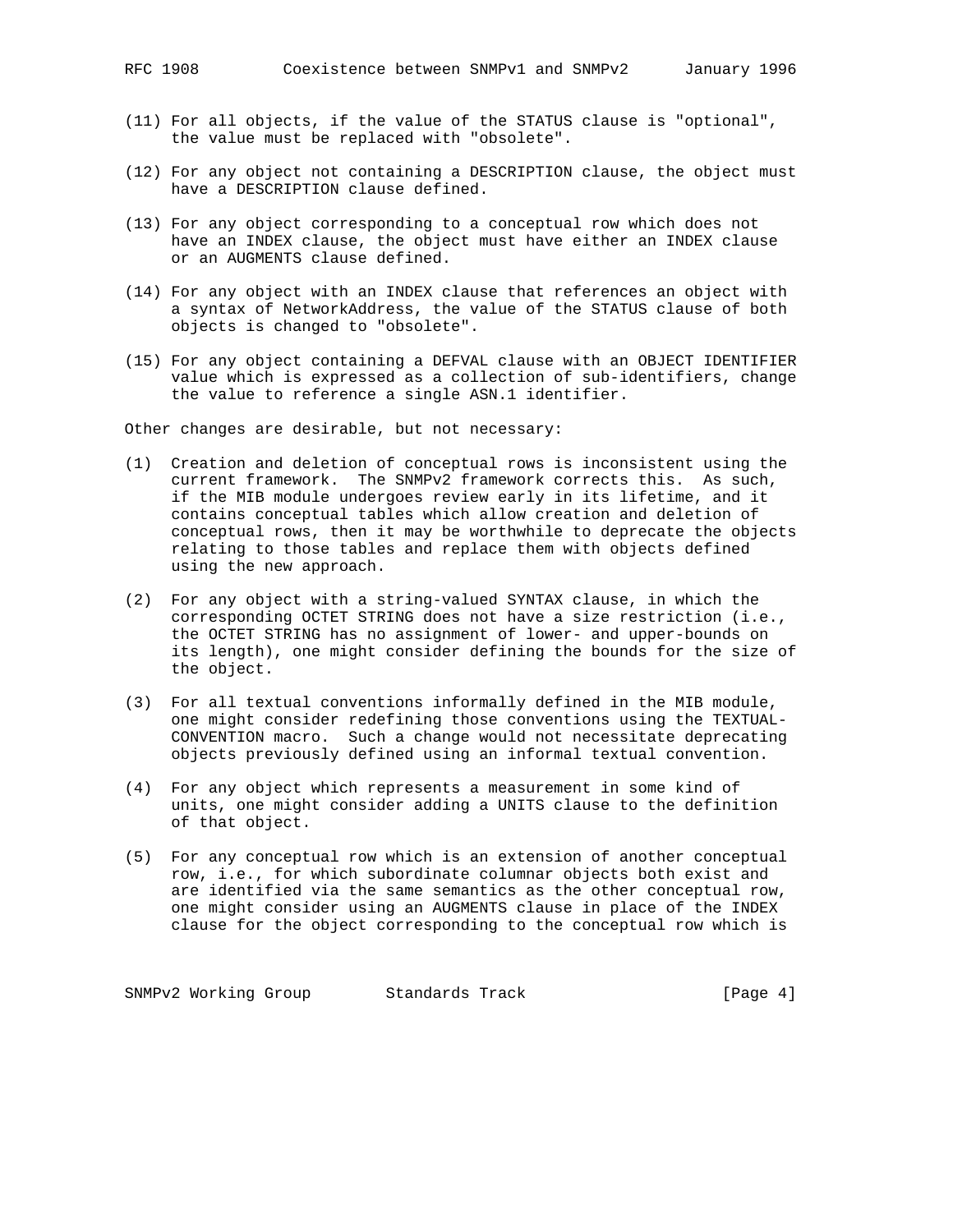an extension.

Finally, when encountering common errors in SNMPv1 MIB modules:

- (1) For any non-columnar object that is instanced as if it were immediately subordinate to a conceptual row, the value of the STATUS clause of that object is changed to "obsolete".
- (2) For any conceptual row object that is not contained immediately subordinate to a conceptual table, the value of the STATUS clause of that object (and all subordinate objects) is changed to "obsolete".
- 2.2. Trap Definitions

 If a MIB module is changed to conform to the SNMPv2 framework, then each occurrence of the TRAP-TYPE macro must be changed to a corresponding invocation of the NOTIFICATION-TYPE macro:

- (1) The IMPORTS statement must not reference RFC-1215.
- (2) The ENTERPRISES clause must be removed.
- (3) The VARIABLES clause must be renamed to the OBJECTS clause.
- (4) The STATUS clause must be added.
- (5) The value of an invocation of the NOTIFICATION-TYPE macro is an OBJECT IDENTIFIER, not an INTEGER, and must be changed accordingly. Specifically, if the value of the ENTERPRISE clause is not 'snmp' then the value of the invocation is the value of the ENTERPRISE clause extended with two sub-identifiers, the first of which has the value 0, and the second has the value of the invocation of the TRAP-TYPE.

## 2.3. Compliance Statements

 For those information modules which are "standard", a corresponding invocation of the MODULE-COMPLIANCE macro must be included within the information module (or in a companion information module), and any commentary text in the information module which relates to compliance must be removed. Typically this editing can occur when the information module undergoes review.

SNMPv2 Working Group Standards Track [Page 5]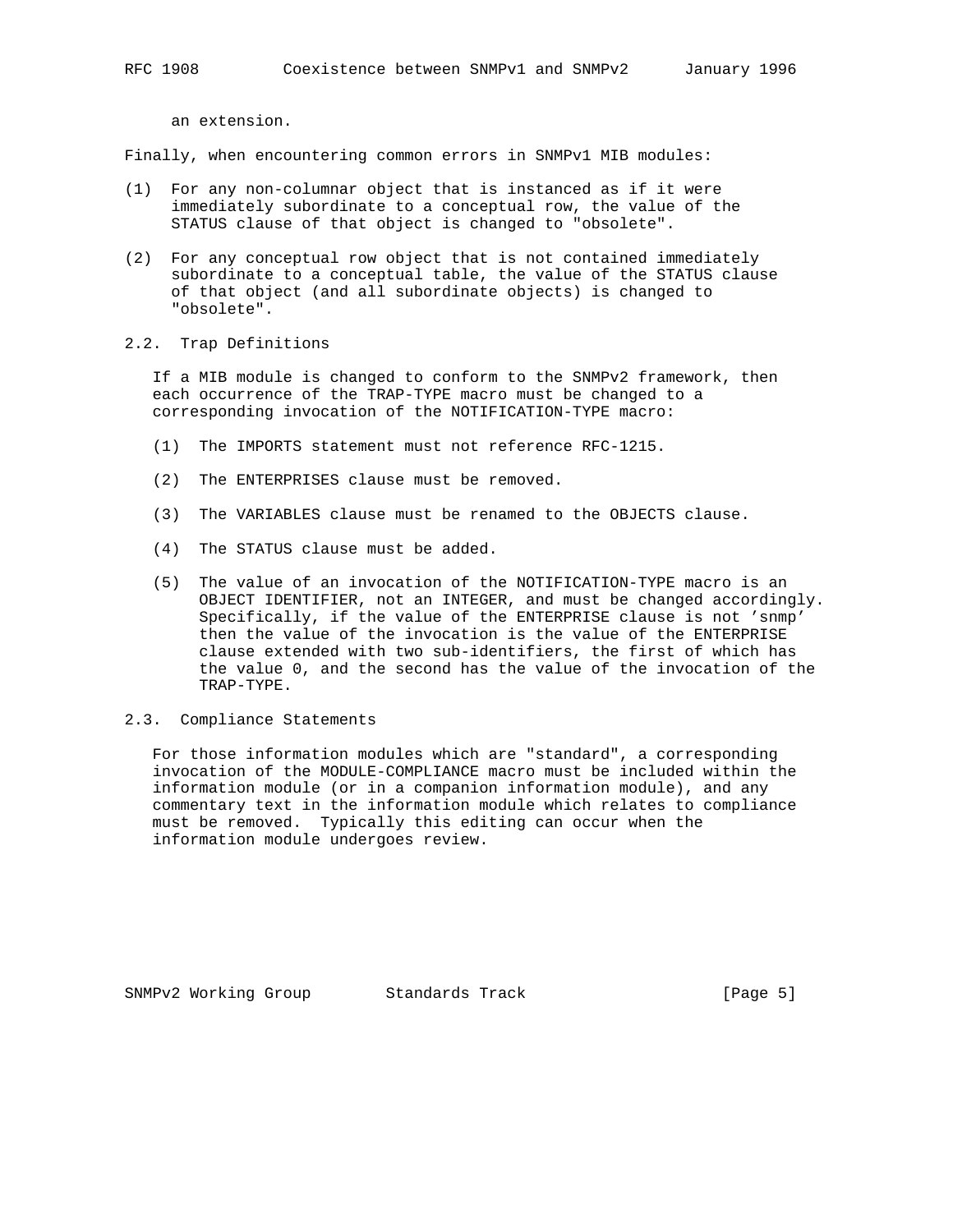#### 2.4. Capabilities Statements

 In the current framework, the informational document [11] uses the MODULE-CONFORMANCE macro to describe an agent's capabilities with respect to one or more MIB modules. Converting such a description for use with the SNMPv2 framework requires these changes:

- (1) Use the macro name AGENT-CAPABILITIES instead of MODULE- CONFORMANCE.
- (2) The STATUS clause must be added.
- (3) For all occurrences of the CREATION-REQUIRES clause, note the slight change in semantics, and omit this clause if appropriate.

 In order to ease the coexistence between SNMPv1 and SNMPv2, object groups defined in an SNMPv1 MIB module may be referenced by the INCLUDES clause of an invocation of the AGENT-CAPABILITIES macro: upon encountering a reference to an OBJECT IDENTIFIER subtree defined in an SNMPv1 MIB module, all leaf objects which are subordinate to the subtree and have a STATUS clause value of mandatory are deemed to be INCLUDEd. (Note that this method is ambiguous when different revisions of a SNMPv1 MIB have different sets of mandatory objects under the same subtree; in such cases, the only solution is to rewrite the MIB using the SNMPv2 SMI in order to define the object groups unambiguously.)

3. Protocol Operations

The SNMPv2 documents which deal with protocol operations are:

 Protocol Operations for SNMPv2 [4], which defines the syntax and semantics of the operations conveyed by the protocol; and,

 Transport Mappings for SNMPv2 [5], which defines how the protocol operations are carried over different transport services.

 The following section considers two areas: the proxy behavior between a SNMPv2 entity and a SNMPv1 agent; and, the behavior of "bi-lingual" protocol entities acting in a manager role.

## 3.1. Proxy Agent Behavior

 To achieve coexistence at the protocol-level, a proxy mechanism may be used. A SNMPv2 entity acting in an agent role may be implemented and configured to act in the role of a proxy agent.

SNMPv2 Working Group Standards Track [Page 6]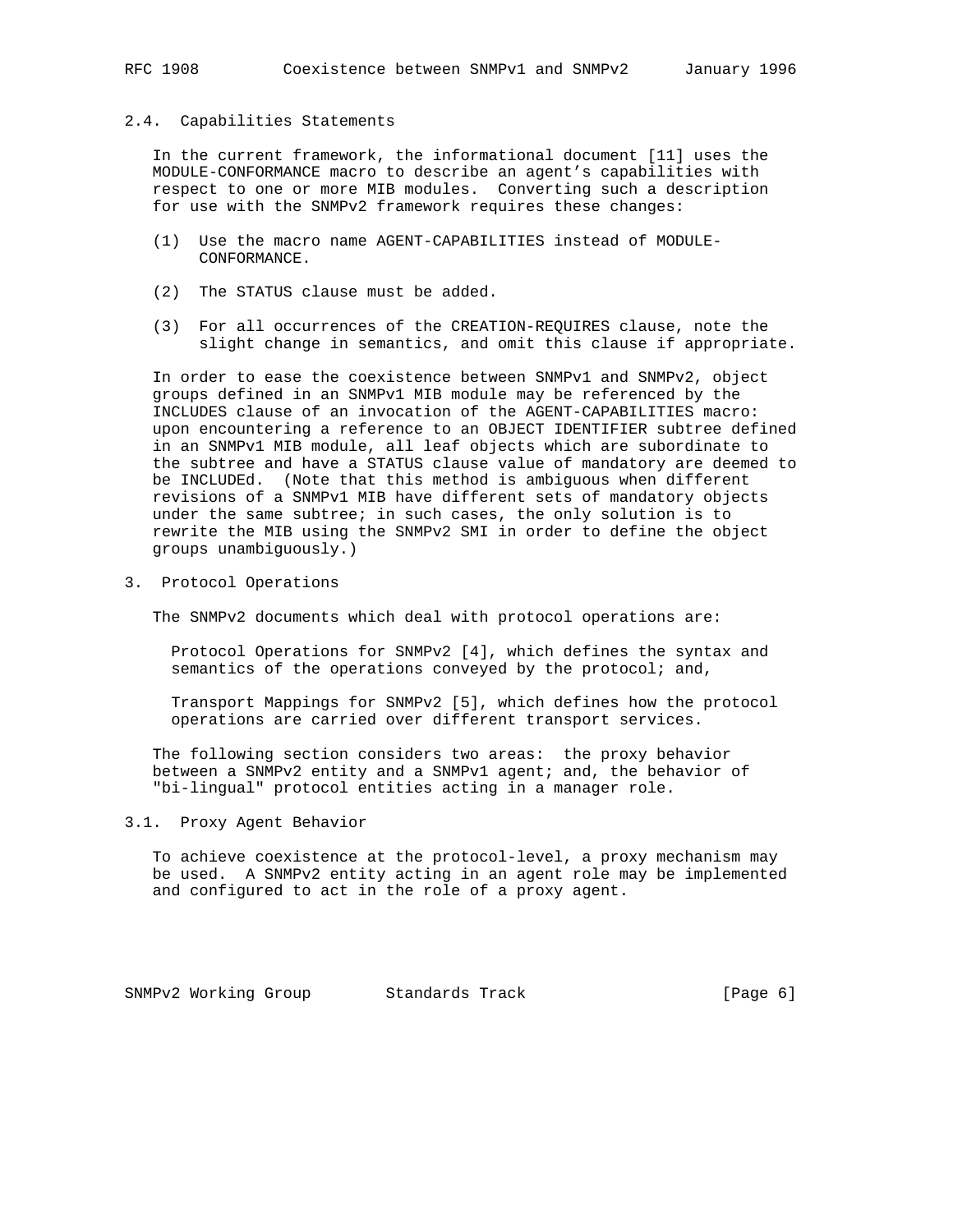3.1.1. SNMPv2 -> SNMPv1

 When converting requests from a SNMPv2 entity acting in a manager role into requests sent to a SNMPv1 entity acting in an agent role:

- (1) If a GetRequest-PDU, GetNextRequest-PDU, or SetRequest-PDU is received, then it is passed unaltered by the proxy agent.
- (2) If a GetBulkRequest-PDU is received, the proxy agent sets the non repeaters and max-repetitions fields to zero, and sets the tag of the PDU to GetNextRequest-PDU.

3.1.2. SNMPv1 -> SNMPv2

 When converting responses received from a SNMPv1 entity acting in an agent role into responses sent to a SNMPv2 entity acting in a manager role:

(1) If a GetResponse-PDU is received, then it is passed unaltered by the proxy agent. Note that even though a SNMPv2 entity will never generate a Response-PDU with a error-status field having a value of 'noSuchName', 'badValue', or 'readOnly', the proxy agent must not change this field. This allows the SNMPv2 entity acting in a manager role to interpret the response correctly.

 If a GetResponse-PDU is received with an error-status field having a value of 'tooBig', the proxy agent will remove the contents of the variable-bindings field before propagating the response. Note that even though a SNMPv2 entity will never generate a 'tooBig' in response to a GetBulkRequest-PDU, the proxy agent must propagate such a response.

(2) If a Trap-PDU is received, then it is mapped into a SNMPv2-Trap- PDU. This is done by prepending onto the variable-bindings field two new bindings: sysUpTime.0 [6], which takes its value from the timestamp field of the Trap-PDU; and, snmpTrapOID.0 [6], which is calculated thusly: if the value of generic-trap field is 'enterpriseSpecific', then the value used is the concatenation of the enterprise field from the Trap-PDU with two additional sub identifiers, '0', and the value of the specific-trap field; otherwise, the value of the corresponding trap defined in [6] is used. (For example, if the value of the generic-trap field is 'coldStart', then the coldStart trap [6] is used.) Then, one new binding is appended onto the variable-bindings field: snmpTrapEnterprise.0 [6], which takes its value from the enterprise field of the Trap-PDU. The destinations for the SNMPv2-Trap-PDU are determined in an implementation-dependent fashion by the proxy agent.

SNMPv2 Working Group Standards Track [Page 7]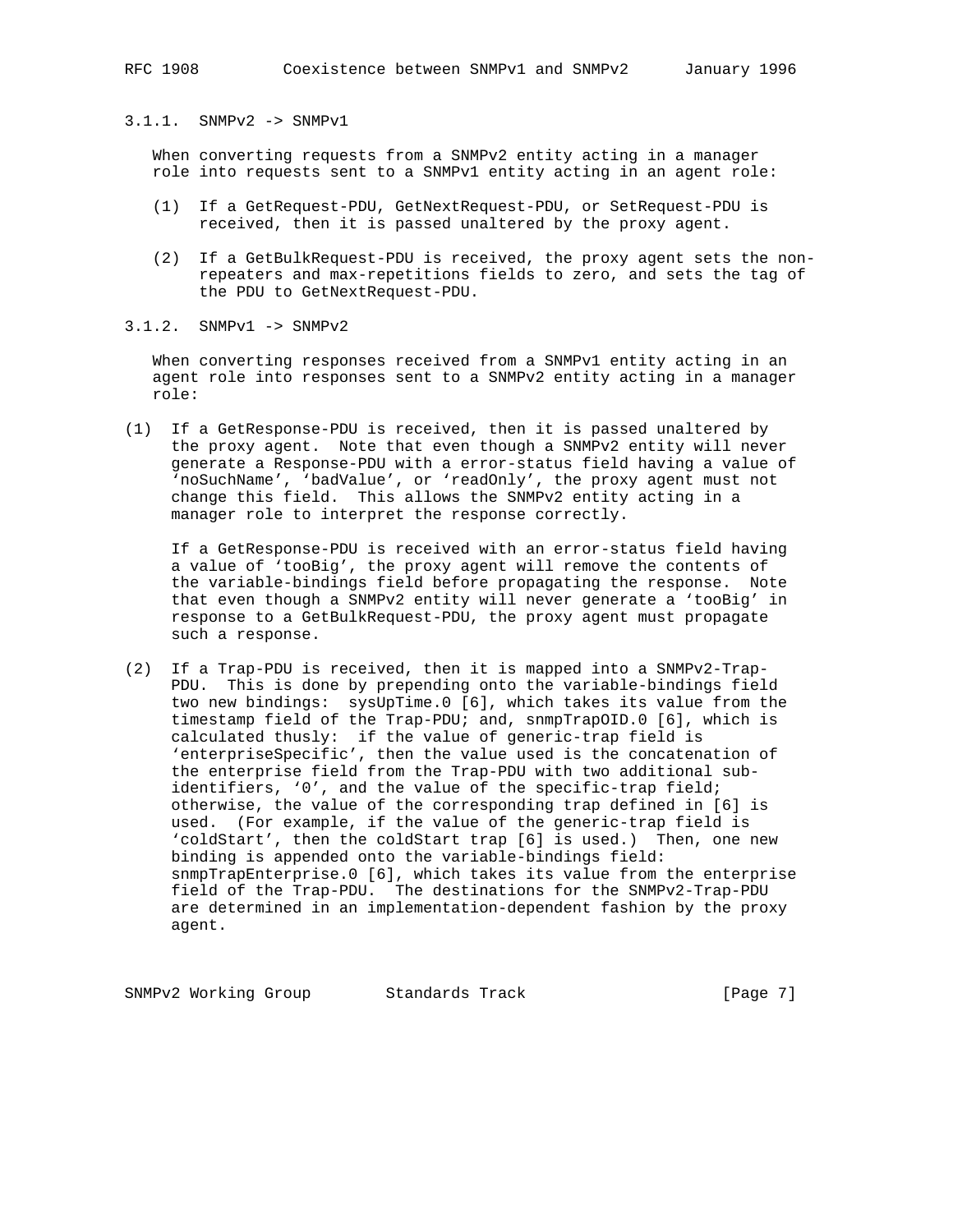3.2. Bi-lingual Manager Behavior

 To achieve coexistence at the protocol-level, a protocol entity acting in a manager role might support both SNMPv1 and SNMPv2. When a management application needs to contact a protocol entity acting in an agent role, the entity acting in a manager role consults a local database to select the correct management protocol to use.

 In order to provide transparency to management applications, the entity acting in a manager role must map operations as if it were acting as a proxy agent.

4. Security Considerations

Security issues are not discussed in this memo.

5. Editor's Address

 Keith McCloghrie Cisco Systems, Inc. 170 West Tasman Drive San Jose, CA 95134-1706 US

 Phone: +1 408 526 5260 EMail: kzm@cisco.com

6. Acknowledgements

 This document is the result of significant work by the four major contributors:

 Jeffrey D. Case (SNMP Research, case@snmp.com) Keith McCloghrie (Cisco Systems, kzm@cisco.com) Marshall T. Rose (Dover Beach Consulting, mrose@dbc.mtview.ca.us) Steven Waldbusser (International Network Services, stevew@uni.ins.com)

 In addition, the contributions of the SNMPv2 Working Group are acknowledged. In particular, a special thanks is extended for the contributions of:

 Alexander I. Alten (Novell) Dave Arneson (Cabletron) Uri Blumenthal (IBM) Doug Book (Chipcom) Kim Curran (Bell-Northern Research) Jim Galvin (Trusted Information Systems) Maria Greene (Ascom Timeplex)

SNMPv2 Working Group Standards Track [Page 8]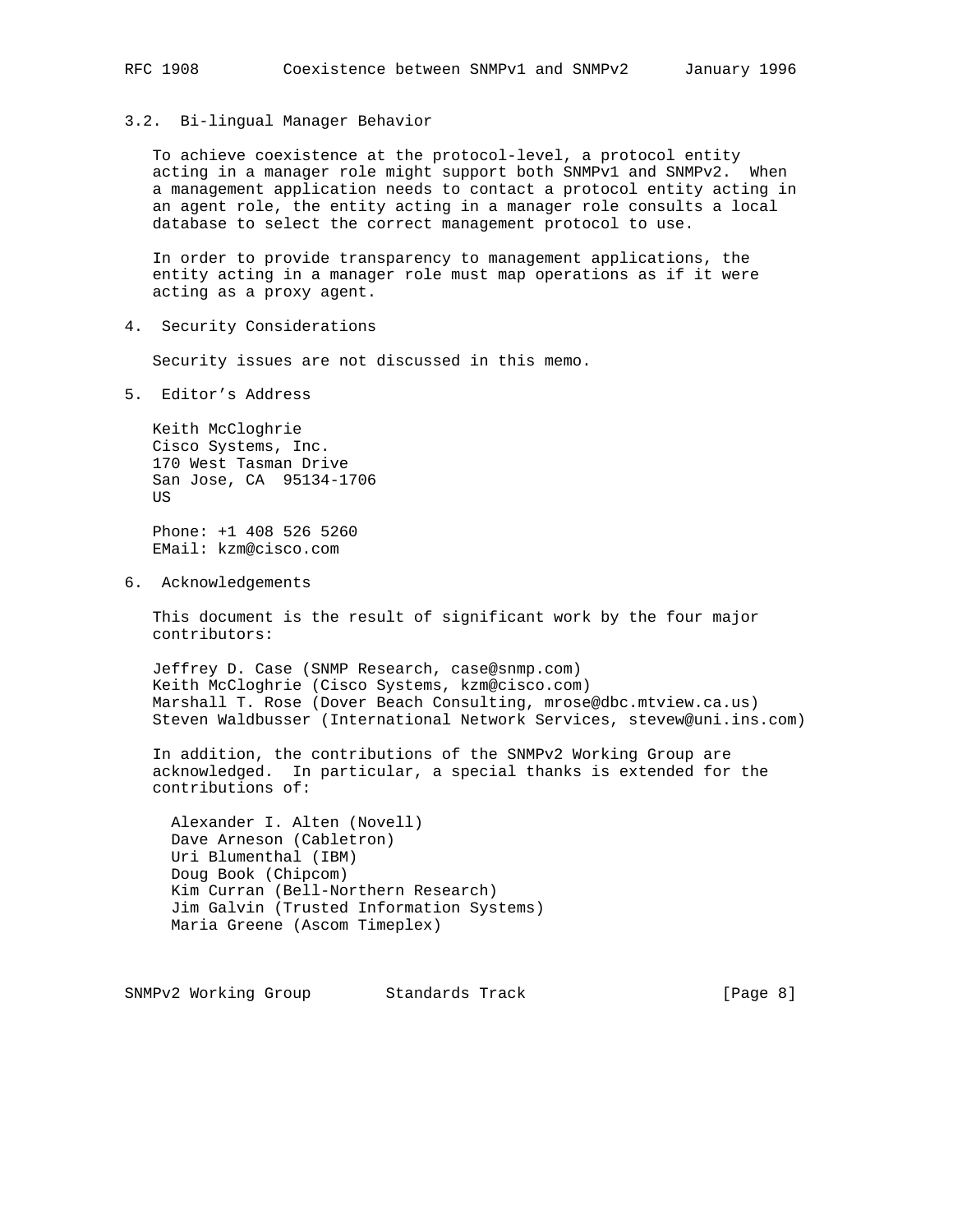Iain Hanson (Digital) Dave Harrington (Cabletron) Nguyen Hien (IBM) Jeff Johnson (Cisco Systems) Michael Kornegay (Object Quest) Deirdre Kostick (AT&T Bell Labs) David Levi (SNMP Research) Daniel Mahoney (Cabletron) Bob Natale (ACE\*COMM) Brian O'Keefe (Hewlett Packard) Andrew Pearson (SNMP Research) Dave Perkins (Peer Networks) Randy Presuhn (Peer Networks) Aleksey Romanov (Quality Quorum) Shawn Routhier (Epilogue) Jon Saperia (BGS Systems) Bob Stewart (Cisco Systems, bstewart@cisco.com), chair Kaj Tesink (Bellcore) Glenn Waters (Bell-Northern Research) Bert Wijnen (IBM)

- 7. References
- [1] SNMPv2 Working Group, Case, J., McCloghrie, K., Rose, M., and S. Waldbusser, "Structure of Management Information for Version 2 of the Simple Network Management Protocol (SNMPv2)", RFC 1902, January 1996.
- [2] SNMPv2 Working Group, Case, J., McCloghrie, K., Rose, M., and S. Waldbusser, "Textual Conventions for Version 2 of the Simple Network Management Protocol (SNMPv2)", RFC 1903, January 1996.
- [3] SNMPv2 Working Group, Case, J., McCloghrie, K., Rose, M., and S. Waldbusser, "Conformance Statements for Version 2 of the Simple Network Management Protocol (SNMPv2)", RFC 1904, January 1996.
- [4] SNMPv2 Working Group, Case, J., McCloghrie, K., Rose, M., and S. Waldbusser, "Protocol Operations for Version 2 of the Simple Network Management Protocol (SNMPv2)", RFC 1905, January 1996.
- [5] SNMPv2 Working Group, Case, J., McCloghrie, K., Rose, M., and S. Waldbusser, "Transport Mappings for Version 2 of the Simple Network Management Protocol (SNMPv2)", RFC 1906, January 1996.
- [6] SNMPv2 Working Group, Case, J., McCloghrie, K., Rose, M., and S. Waldbusser, "Management Information Base for Version 2 of the Simple Network Management Protocol (SNMPv2)", RFC 1907, January 1996.

SNMPv2 Working Group Standards Track [Page 9]